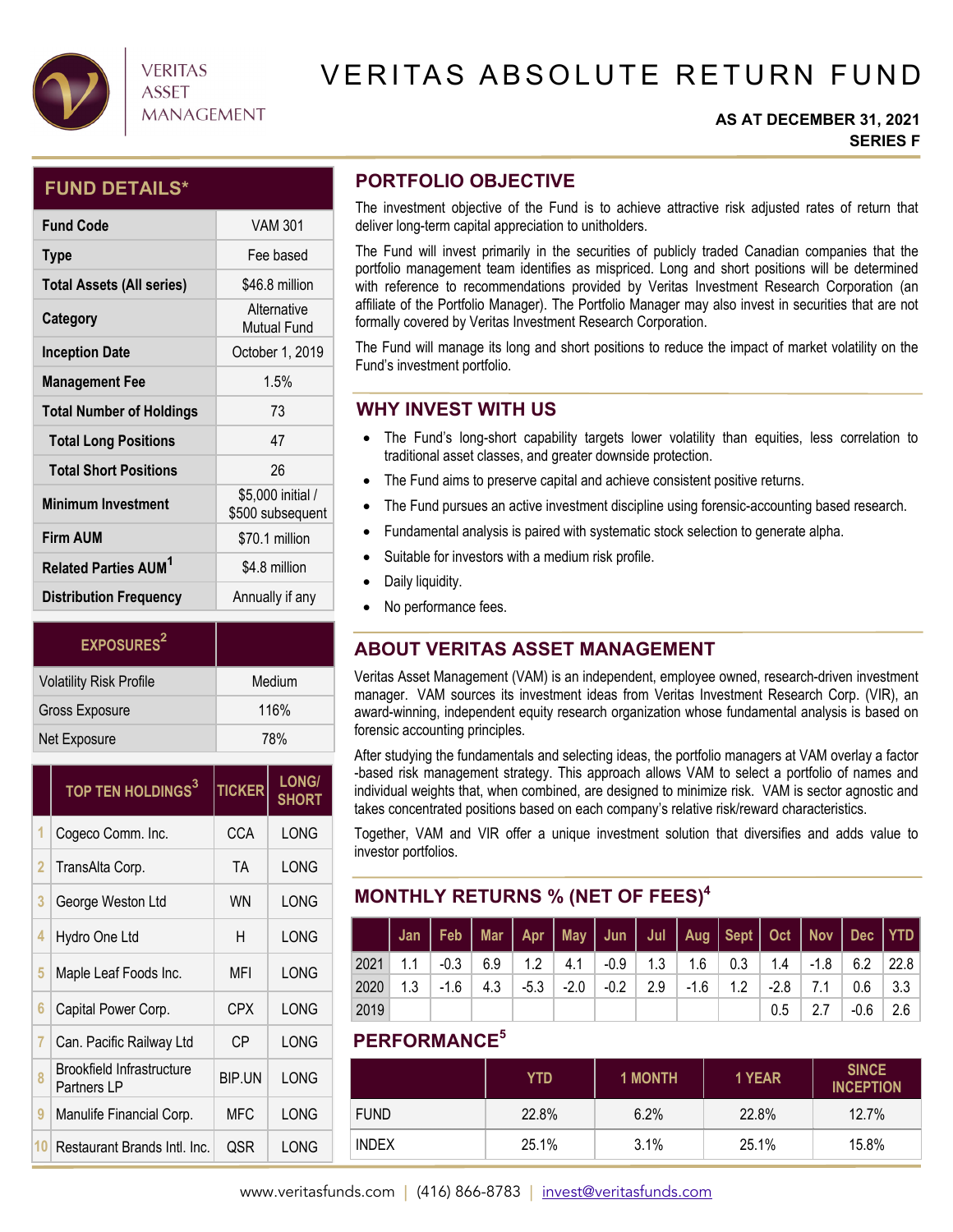

# VERITAS ABSOLUTE RETURN FUND

#### **AS AT DECEMBER 31, 2021 SERIES F**

### **COMMENTARY**

Series F of the Veritas Absolute Return Fund generated a 6.2% return in December, as prospects brightened for riding out the Omicron variant and the majority of our short positions declined significantly. In 2021, the correlation of the Fund's daily returns with the S&P/TSX Index remained low at 0.46 while delivering a 22.8% return.

The Fund's short positions in U.S. solar companies, split between **Sunrun Inc. (NASDAQ: RUN)**, **SunPower Corp. (NASDAQ: SPWR)**, and **Sunnova Energy International Inc. (NYSE: NOVA)** were the top contributors to performance in December. Veritas' work on solar company economics raises significant questions about their business model and its reliance on investment tax credits and government subsidies. We expect further downwards pressure on these names given California's proposals to lower pricing for solar electricity resales (Net Energy Metering 3.0).

The second-best contributor to Fund performance in December was our short position in **Docusign (NASDAQ: DOCU),** which we entered prior to Q3 earnings. In **DOCU**, we identified a concerning mix of high valuation, optimistic expectations and fading pandemic tailwinds. Shares collapsed on December 3<sup>rd</sup> following a weak quarterly report and revisions to Q4 guidance. We have since exited the position.

Our goal is to buy the best companies in sectors where we identify positive investment catalysts and take strategic short positions in poorly positioned companies in challenged industries. We evaluate companies based on balance sheet strength; free cash flow sustainability; transparent financial reporting and governance; as well as the ability to endure periods of economic weakness.

### **PERFORMANCE6**



### **RISK MEASURES7**

|                                | 1 YEAR  | <b>SINCE INCEPTION</b> |
|--------------------------------|---------|------------------------|
| Fund Sharpe Ratio <sup>8</sup> | 2.34    | 1.15                   |
| Index Sharpe Ratio             | 2.19    | 0.69                   |
| Beta <sup>9</sup>              | 0.53    | 0.02                   |
| Correlation <sup>10</sup>      | 0.46    | 0.04                   |
| Fund Volatility <sup>10</sup>  | 9.3%    | 9.8%                   |
| <b>Index Volatility</b>        | 8.1%    | 18.7%                  |
| <b>Best Month</b>              | 6.9%    | 7.1%                   |
| Worst month                    | $-1.8%$ | $-5.3%$                |
| Number of positive months      | 9 of 12 | 17 of 27               |

## **SECTOR ALLOCATIONS11**